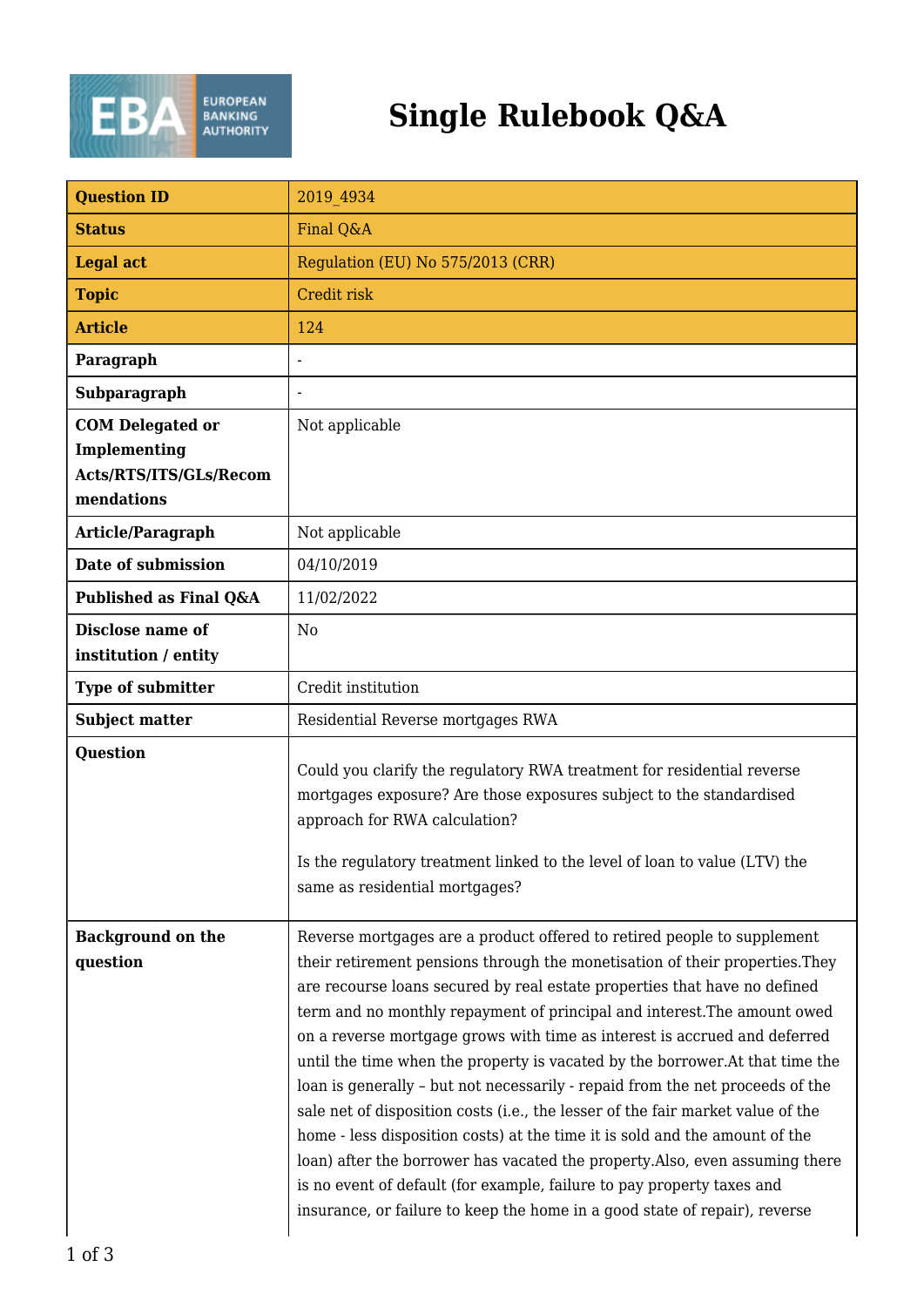mortgage lenders have anyway recourse to the borrower if the amount realised on the sale of the home is less than the amount owed on the reverse mortgage.More precisely, the reverse mortgage is a loan secured by a mortgage on the primary residence of a person over 75 years old (and retired), granted through periodical payments.The maximum amount that the institution will give to the retired person is set upfront and it depends on the age of the borrower and on the market value of the immovable property. This amount is calculate based on a certain percentage of the appraisal value of the immovable property at origination.When the borrower vacates the property, 3 situations can arise, depending on his/her (or following his/her death, his/her heirs´) decision:(a) They can decide keeping the immovable property. In this case, they will repay the loan, or they will sign another credit facility with the institution.(b) They can decide selling the immovable property. In this case, they will settle the debt with the institution, and keep the remaining amount from the sale after the amount due is paid.(c) They can decide not keeping the immovable property and not paying the debt.In any case, the institution has the right to execute the guarantee and to take action against the rest of the assets of the estate, in case the guarantee does not cover the amount due.There are no clear indications in CRR about the RW which institutions have to apply to this kind of exposures.

## **Final answer**

In order for an exposure or any part of an exposure to be considered as an "exposure fully and completely secured by mortgages on residential immovable property" under the SA approach, the conditions stipulated in Article 125(2) of Regulation (EU) No 575/2013 (CRR) shall be met.

A reverse mortgage loan, with the characteristics described in the background, is a loan secured by mortgage on immovable property, with the peculiarity that the repayment is usually not done by the borrower, who may or may not have the capacity to repay the debt from other sources than selling the underlying property serving as collateral. It follows that, to the extent that the repayment of a residential reverse mortgage loan materially depends on cash flows generated by the underlying property serving as collateral, the risk of the borrower materially depends upon the performance of the underlying property.

As a consequence, under the Standardised Approach for credit risk, a residential reverse mortgage loan with the characteristics described in the background does generally not fulfill the conditions stipulated in Article 125(2)(b) CRR and hence does generally not qualify as an "exposure fully and completely secured by mortgages on immovable property", unless a derogation is granted on the basis of Article 125(3) CRR and all other conditions stipulated in Article 125(2) CRR are met.

However, in case the borrower has the capacity to repay the debt from other sources than selling the underlying property serving as collateral, a residential reverse mortgage loan could fulfill the conditions stipulated in